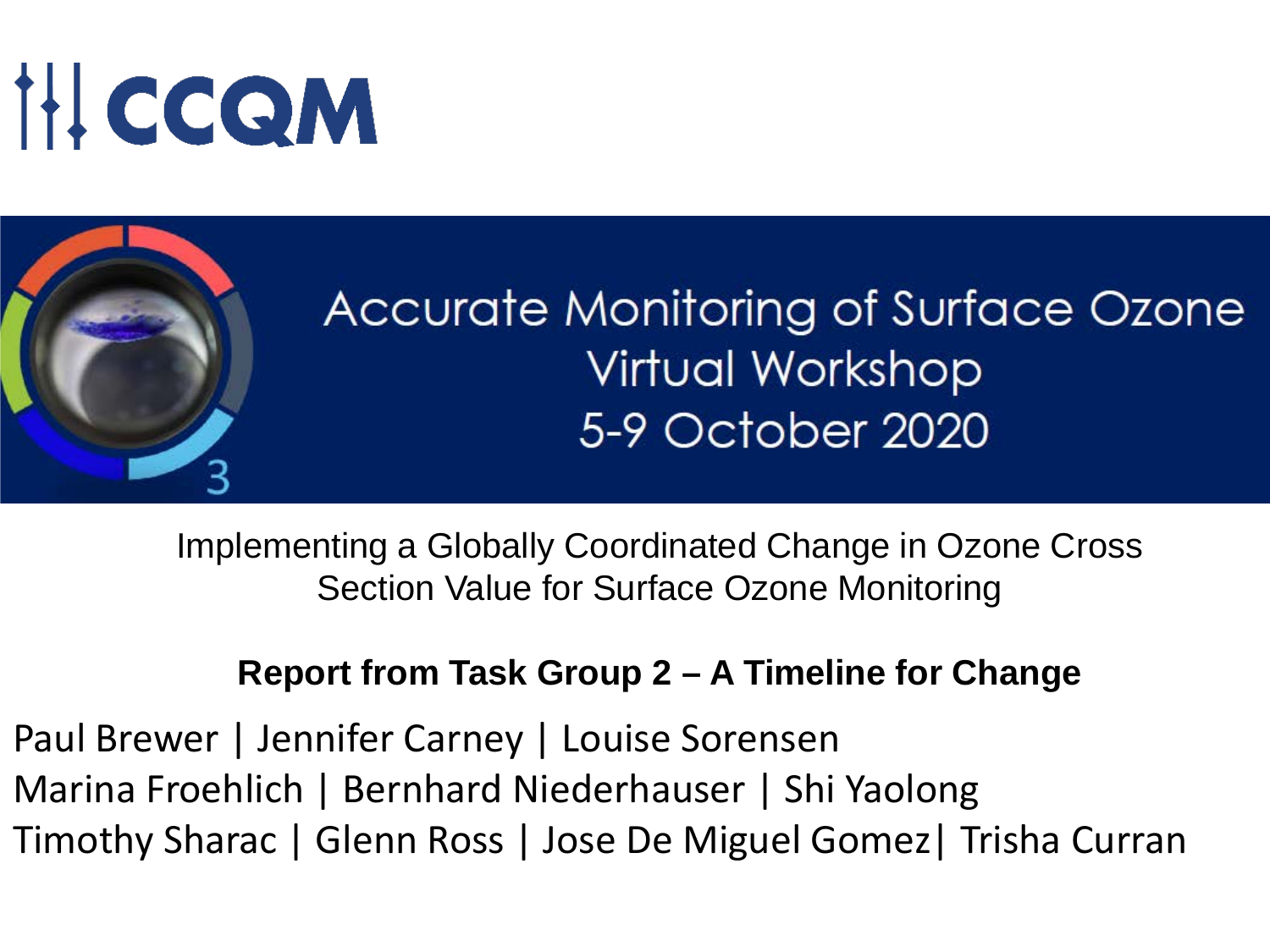## **Overview**



# **Accurate Monitoring of Surface Ozone Virtual Workshop** 5-9 October 2020

- Task group questions
- Review of survey responses
- Review of survey comments
- Discussion of individual questions and other points raised
- Consensus opinion taking into account survey responses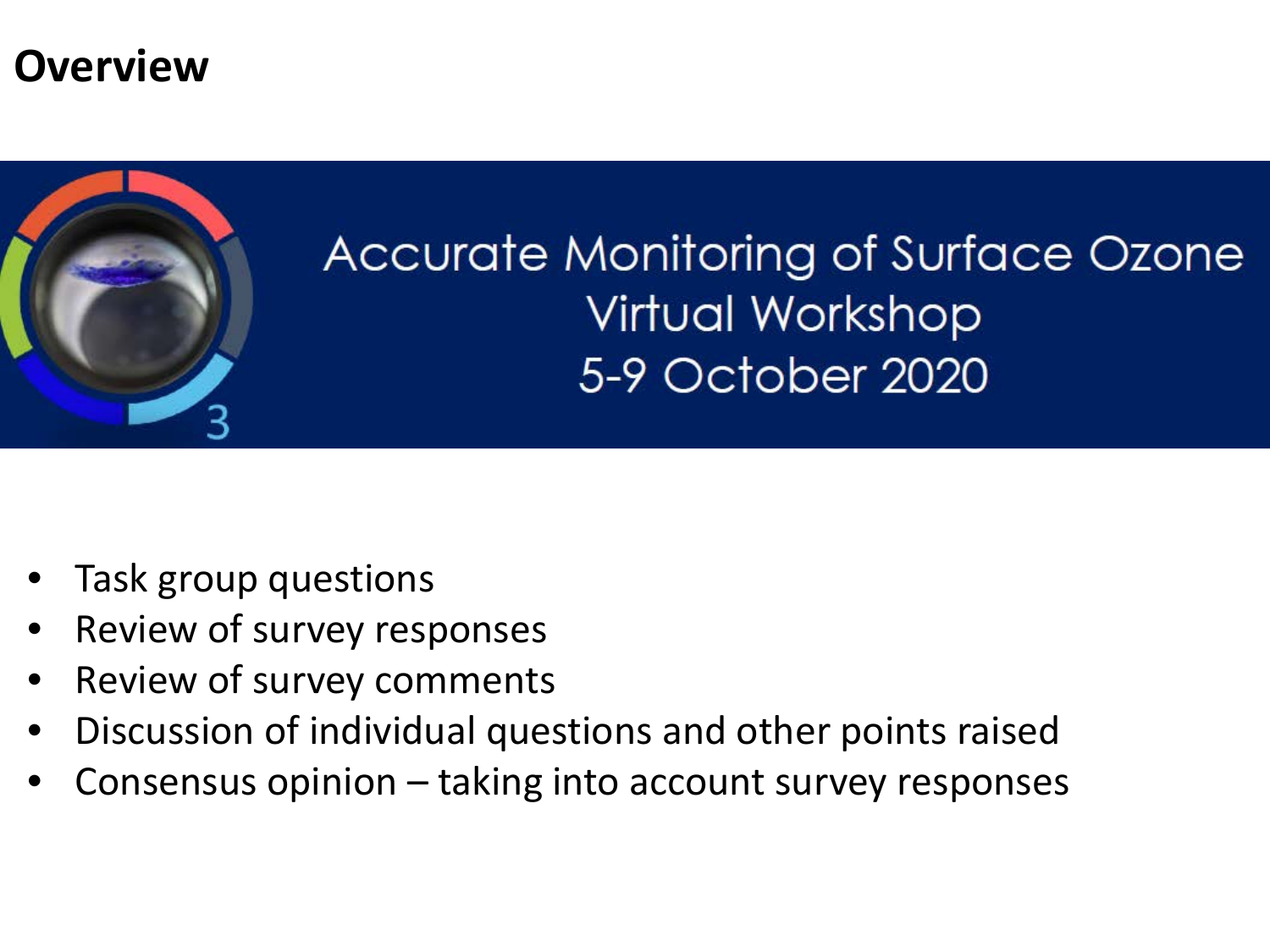## **Task group questions**



# Accurate Monitoring of Surface Ozone **Virtual Workshop** 5-9 October 2020

- How much time is required to prepare for change?
- What is a reasonable implementation date and schedule?
- If it is not possible to implement the new value by the proposed date (e.g. regulation has not changed), what happens?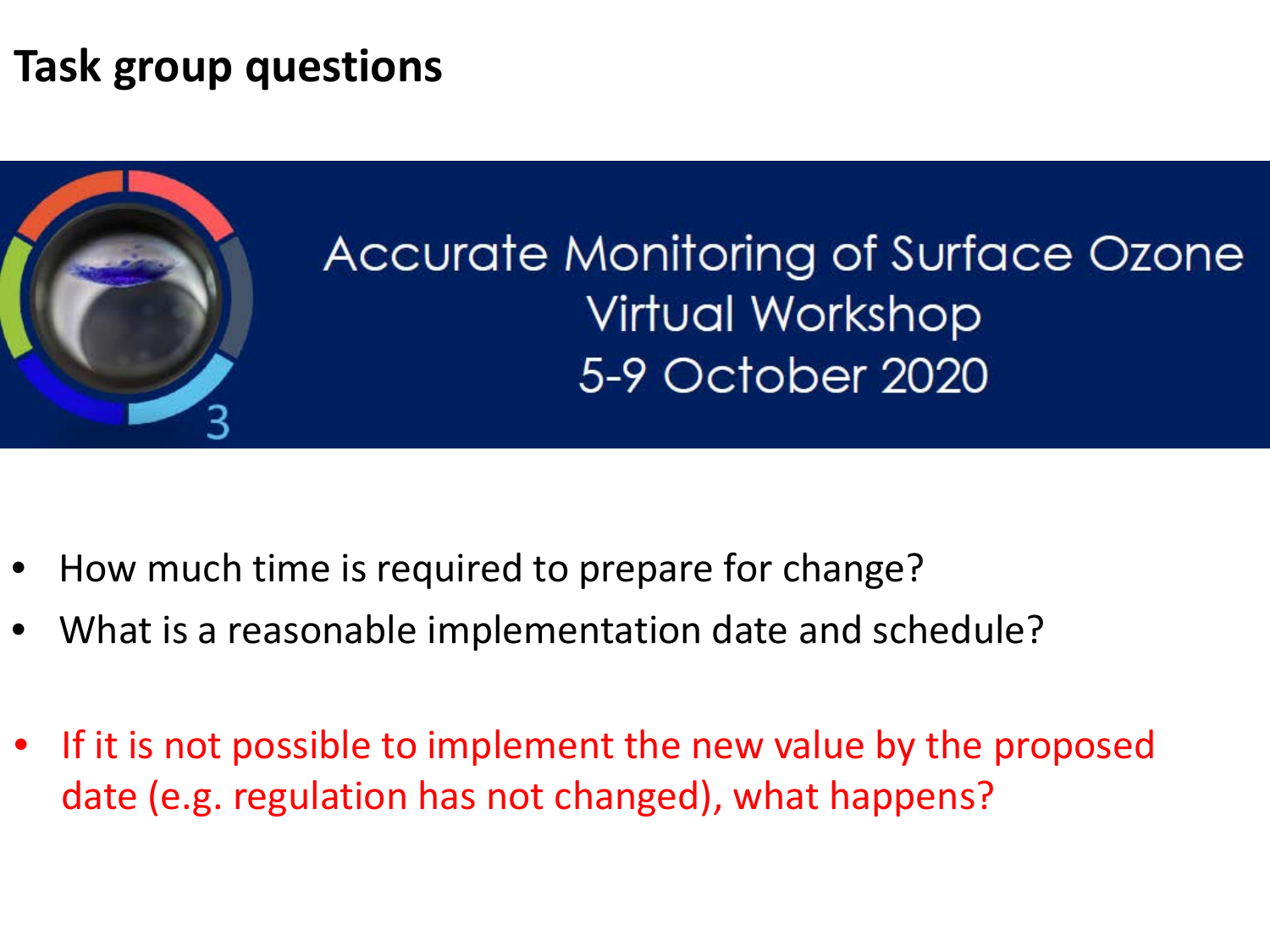## **Review of survey responses**

#### **Q8** Should all stakeholders target the same implementation date?



| <b>ANSWER CHOICES</b>        | <b>RESPONSES</b> |    |
|------------------------------|------------------|----|
| Strongly agree               | 21.82%           | 12 |
| Agree                        | 47.27%           | 26 |
| Neither agree nor disagree   | 25.45%           | 14 |
| Disagree                     | 7.27%            | 4  |
| Strongly disagree            | 0.00%            | ο  |
| <b>Total Respondents: 55</b> |                  |    |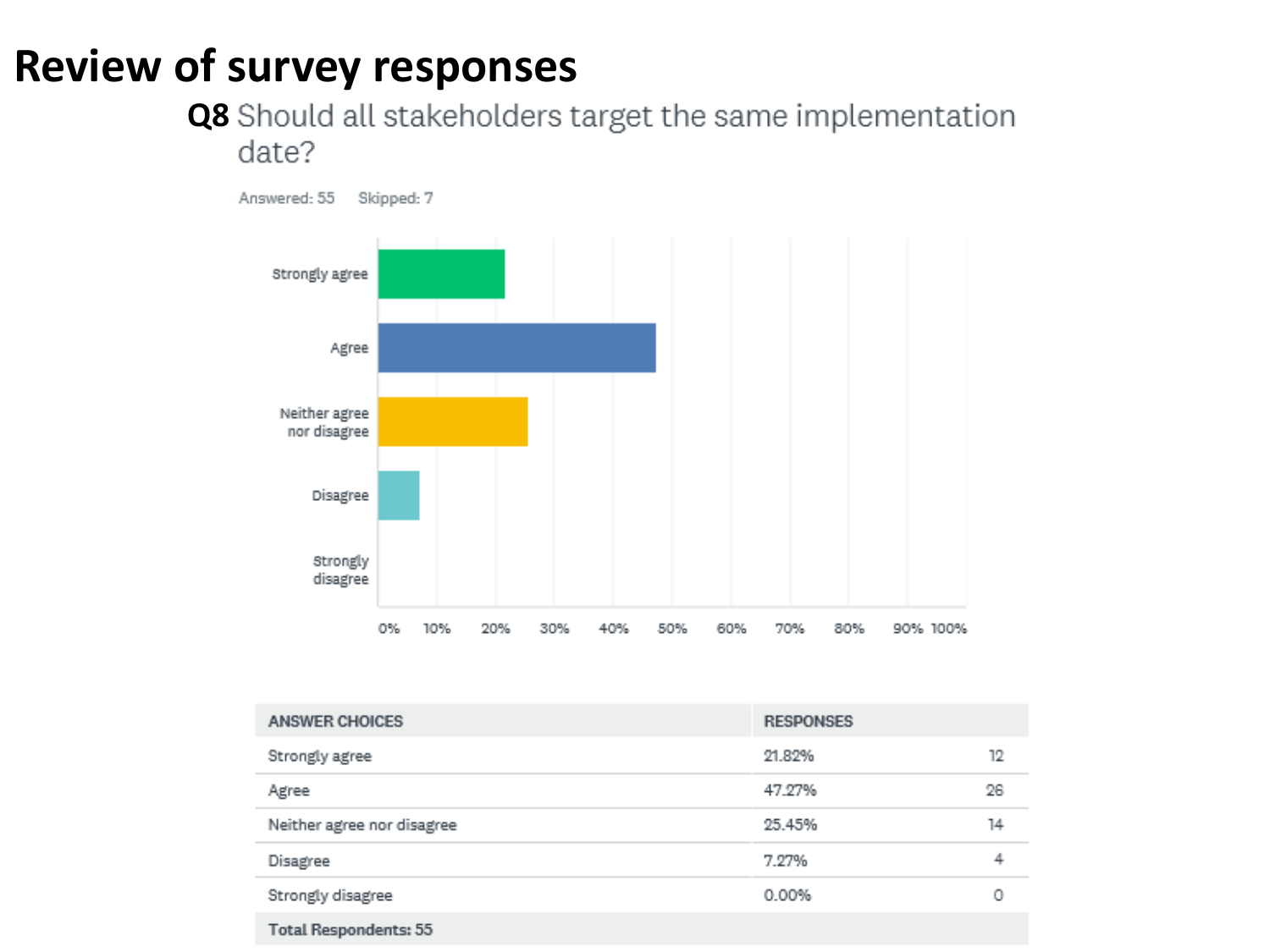## **Review of survey responses**

# **Q9** How many years does your community require to prepare for a change?



| <b>ANSWER CHOICES</b>  |           | <b>RESPONSES</b> |    |
|------------------------|-----------|------------------|----|
|                        |           | 29.09%           | 16 |
| 3                      |           | 36.36%           | 20 |
| 5                      |           | 12.73%           | ¬  |
| Other (please specify) | Responses | 21.82%           | 12 |
| <b>TOTAL</b>           |           |                  | 55 |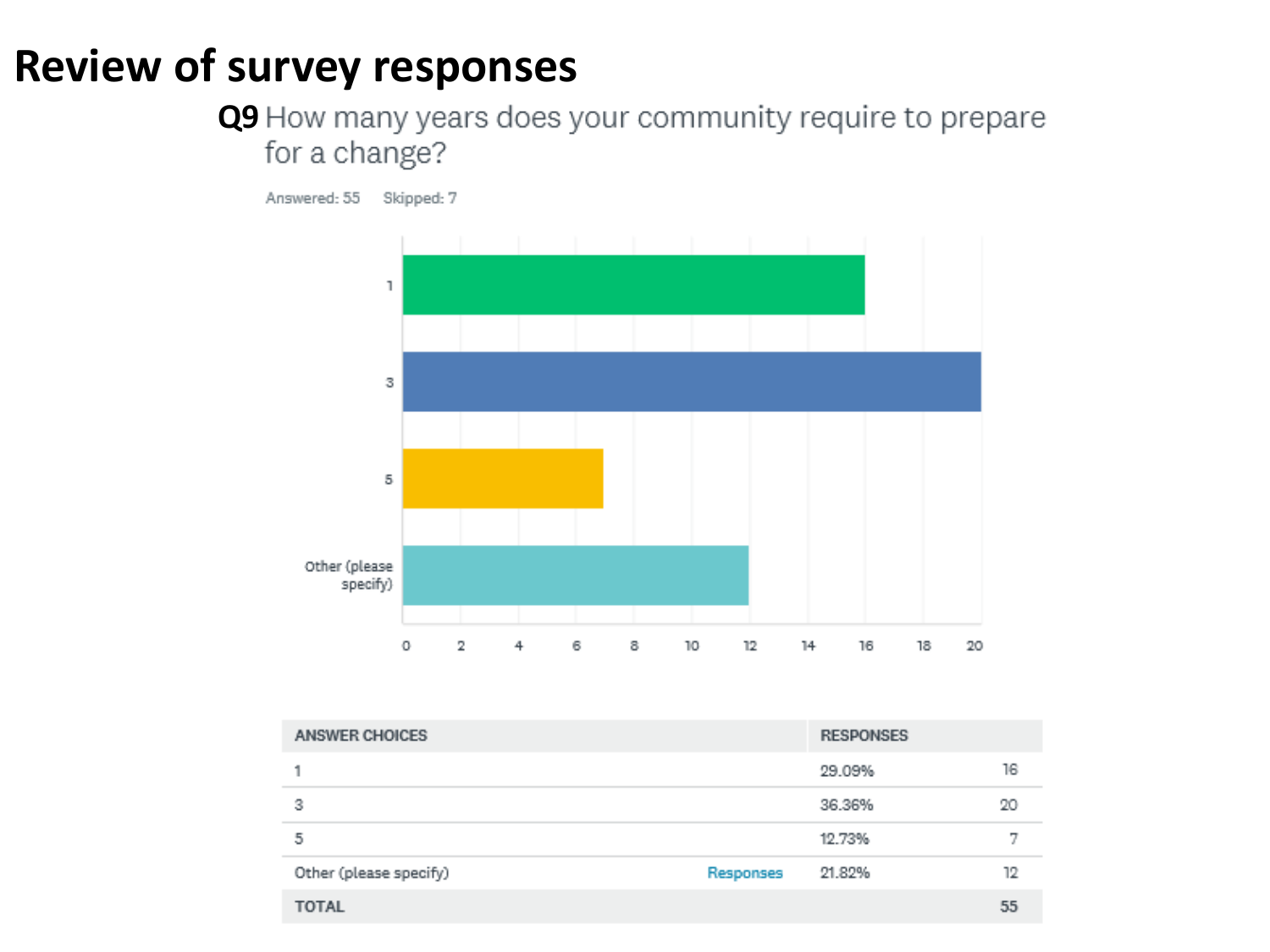## **Summary**

#### **Benefits**

- Improved accuracy, coherence and application to measurements at other wavelengths
- Cleaner air

#### **Concerns**

- Confusion due to coexistence of different values
- Effect on trends
- Change process control (regulations, standards and manufacturers)
- Impact on regulatory limit compliance
- Lack of understanding

#### **Considerations for the timeline for change**

- Dealing with regulations and standards in a coordinated way
- Requirements for manufacturers (type testing for performance)
- Administration permissions
- Correcting historic data and preventing a step change
- Communicating the change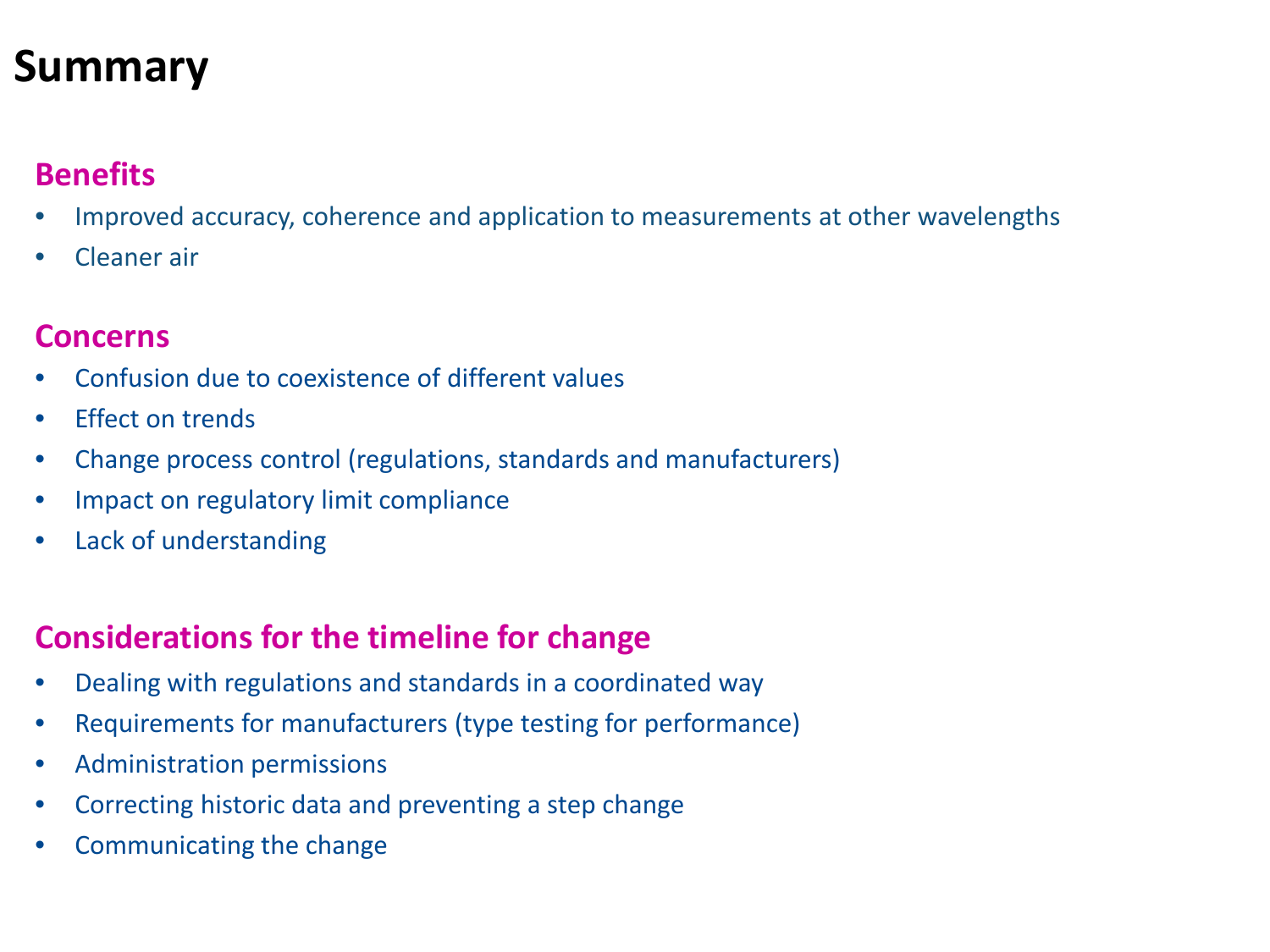### **Discussions How much time is required?**

- Technically the change is easy to implement (mathematical correction)
- Communicating, changing standards and regulations, calibrating instruments, changing process control with manufacturers, seeking permission from authorities will require substantial time
- Preference for the start of the calendar year
- Preference for a period of 3-5 years (aligning with survey)
- Important to strike a balance between keeping momentum and updating the community with the scientifically accurate reference and allowing sufficient time for processes to change and concerns to be addressed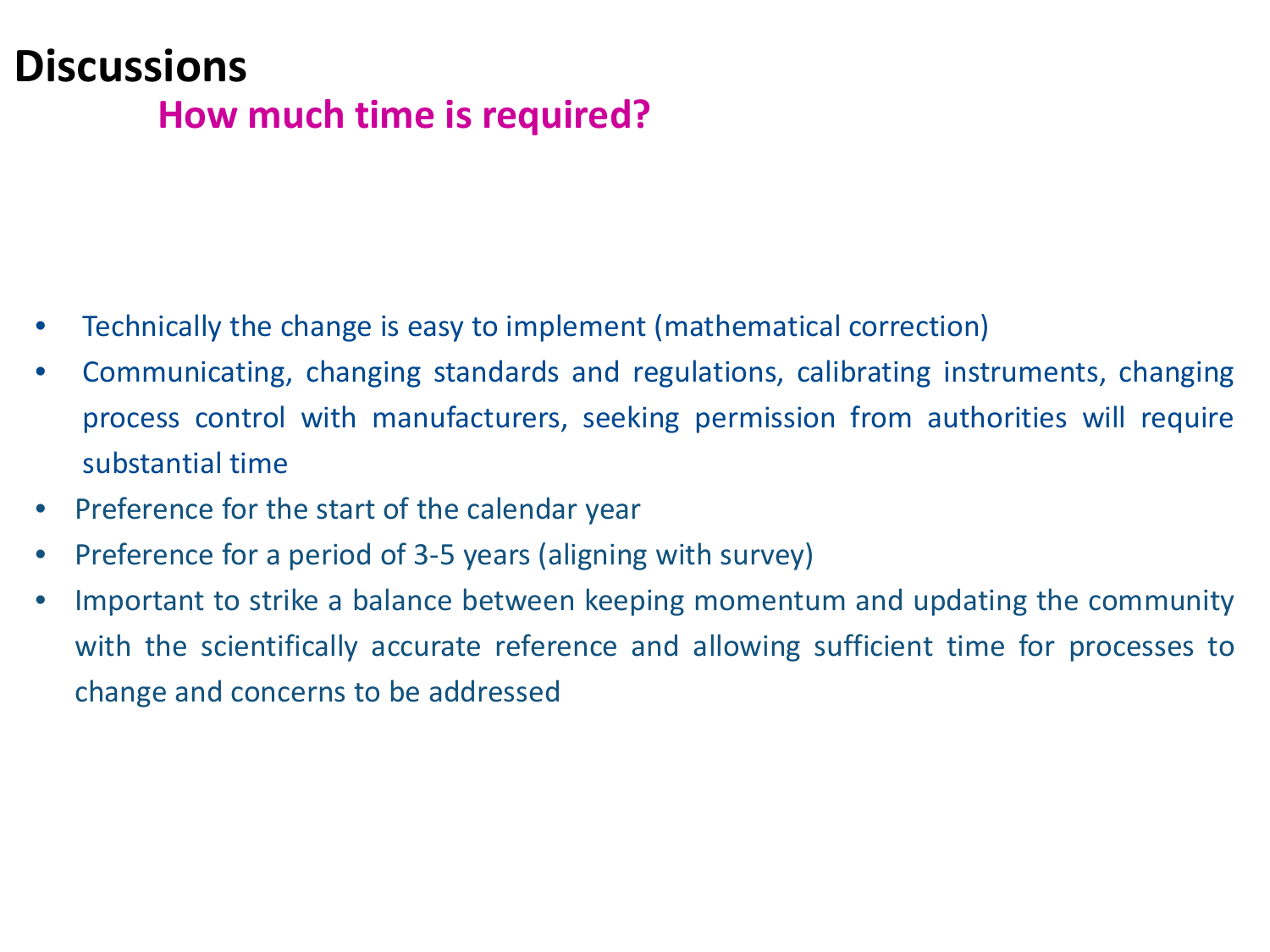## **Discussions**

#### **What is a reasonable implementation date and schedule?**

#### **We considered three scenarios:**

#### **1 A fixed date (Jan 2024) where all institutes implement the new value**

One date will ensure that confusion from the change over is minimised and the timescale for implementation strikes a balance between keeping momentum and allowing time for the change. There were concerns that this time period is not sufficient for everything to be in place (e.g. updating regulations and seeking permission from authorities in China and Korea due to increase in exceedances). Supports Q8 and Q9 of the survey.

**2 Early implementation at BIPM, NMIs, DIs (Jan 2023) and a transition period (~ 1 year)** May cause confusion with two values being used during the transition period. May also create additional work in correcting data during this period. The transition period may ease organisations into the change and result in more acceptance. Supports Q9 of the survey.

**3 A fixed date (Jan 2024) with a decision several months before to extend to Jan 2025** This will deal with the uncertainty surrounding whether changes can be made to regulation etc. on the timescale proposed and offers an extension if required. Drawback is the extension may delay the process and make implementation difficult. Supports Q8 and Q9 of the survey.